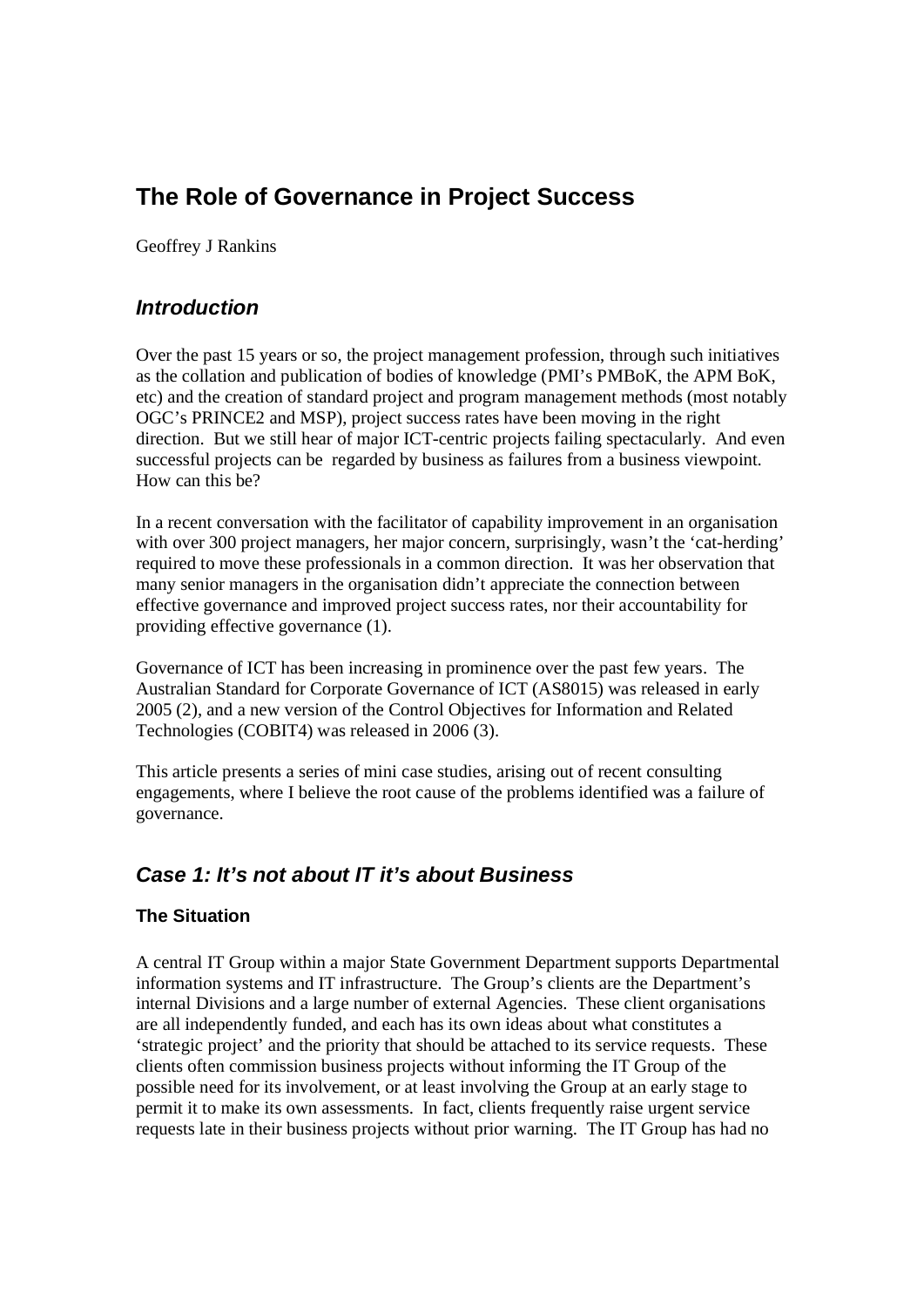guidance from the Departmental Executive as to how it should prioritise allocation of its resources within this operational program.

Resource allocations are reassessed on a weekly basis; which means that the squeaky wheel gets the most attention. Technical staff frequently find themselves being reassigned between projects mid-task. The Group's Manager finds himself regularly asking for increased funding to support the Group's workload. The Group's clients believe that the Group is a bottleneck, and inefficient. And the Department's Secretary is beginning to question the value being delivered by the Group.

#### **Analysis**

A reactive view of this situation might be that the Group is poorly managed. A more considered view I believe is that the Group is poorly governed by the Departmental Executive. Most senior managers understand that most business processes require ICT support, and that skilled ICT staff are in relatively short supply and hence are expensive. Which makes management of ICT resources critical to the overall success rates of business change initiatives.

AS8015 requires an organisation to 'Establish clearly understood responsibilities for ICT', and in particular to establish clear responsibilities for monitoring, evaluating and directing. In this Case, the Departmental Executive clearly regard the IT Group as a stand-alone functional unit that should be managed like any other of the Department's business units.

#### **Take Aways**

The Departmental Executive should regard the IT Group as a critical organisational resource, and appreciate that it is their responsibility to control access to it in such a way as to maximise the value delivered by the Group to the Department's stakeholders as a whole. AS8015 clearly states that the responsibilities of Senior Officers (the Departmental Executive) should not be delegated to managers at lower levels (the IT Group manager).

## *Case 2: Who's Money Is It?*

### **The Situation**

This Case is purely fictitious. But I've certainly seen too many projects which were not 'initiated validly' in the terminology of AS8015.

In this Case, a Business Unit and an IT Group jointly develop a Business Case for an ICT-centric change initiative. In many cases, the Business Unit will ask the IT Group to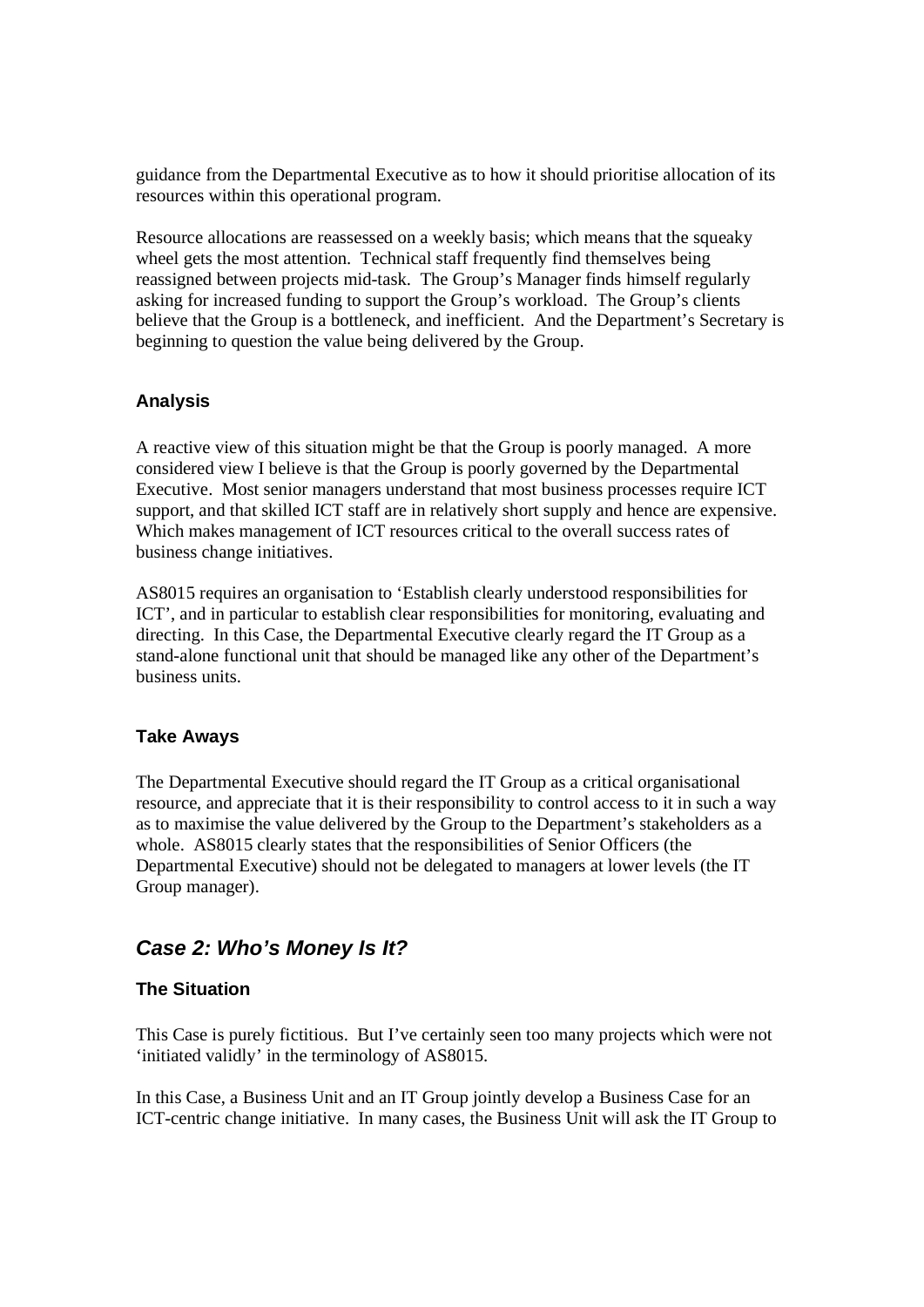take the lead in developing and promoting the proposal; they probably regard the ITcentric project as an IT project not a business project with IT content. The change is justified using various stratagems: understating costs, overstating financial benefits, overweighting intangible benefits, predicting that business-as-usual will collapse without this change, or claiming 'alignment' with some aspect of organisational strategy. Or the proposers haven't rigorously explored alternatives: approaches, procurement methods, and so on. Or the Business Case is based on an incorrect view of the organisation's business model, so that the proposed solution would not only fail to satisfy the original need, but might not be able to deliver its promised benefits.

#### **Analysis**

It could be said that those sponsoring investment proposals in such a way are putting organisational financial resources at risk unnecessarily. The overlap between corporate governance and risk management then becomes apparent. The bottom line of governance is simply – 'who's money is it'? It's not the project manager's, and in most organisations it's not the sponsor's. Both are acting in a position of trust for someone else: the CEO, shareholders, taxpayers, and so on. So how can this trust be discharged?

AS8015 requires that ICT assets should be acquired validly, meaning that ICT-related investments should generate tangible value at justifiable cost. The governance responsibility of the organisation's Executive is to evaluate major proposals to ensure that they are realistic and achievable, and to subsequently monitor approved change initiatives to ensure that their claimed benefits are realised in full. This implies that the Executive need to assure themselves independently of the sponsor and the project manager that the investment of organisational capital and resources will be worthwhile. Another part of the role of governance is to ensure that assumptions are surfaced and challenged, and the unasked questions asked.

As an aside: the CFO of one major State Government Department has an effective approach to ensuring benefits are realised. If a proposed change initiative isn't justified primarily on tangible financial benefits that outweigh the project's costs, it is rejected. If the proposal does claim it will deliver tangible financial benefits, then the CFO reduces the forward operating budgets of the sponsoring business units by the benefits claimed in each year.

#### **Take Aways**

The CEOs and CFOs of many organisations are realising the value of program management in general, and the benefits realisation stream of the internationally recognised MSP (4) program management method in particular, as critical to ensuring effective governance of major change initiatives, and the realisation of benefits in the long term.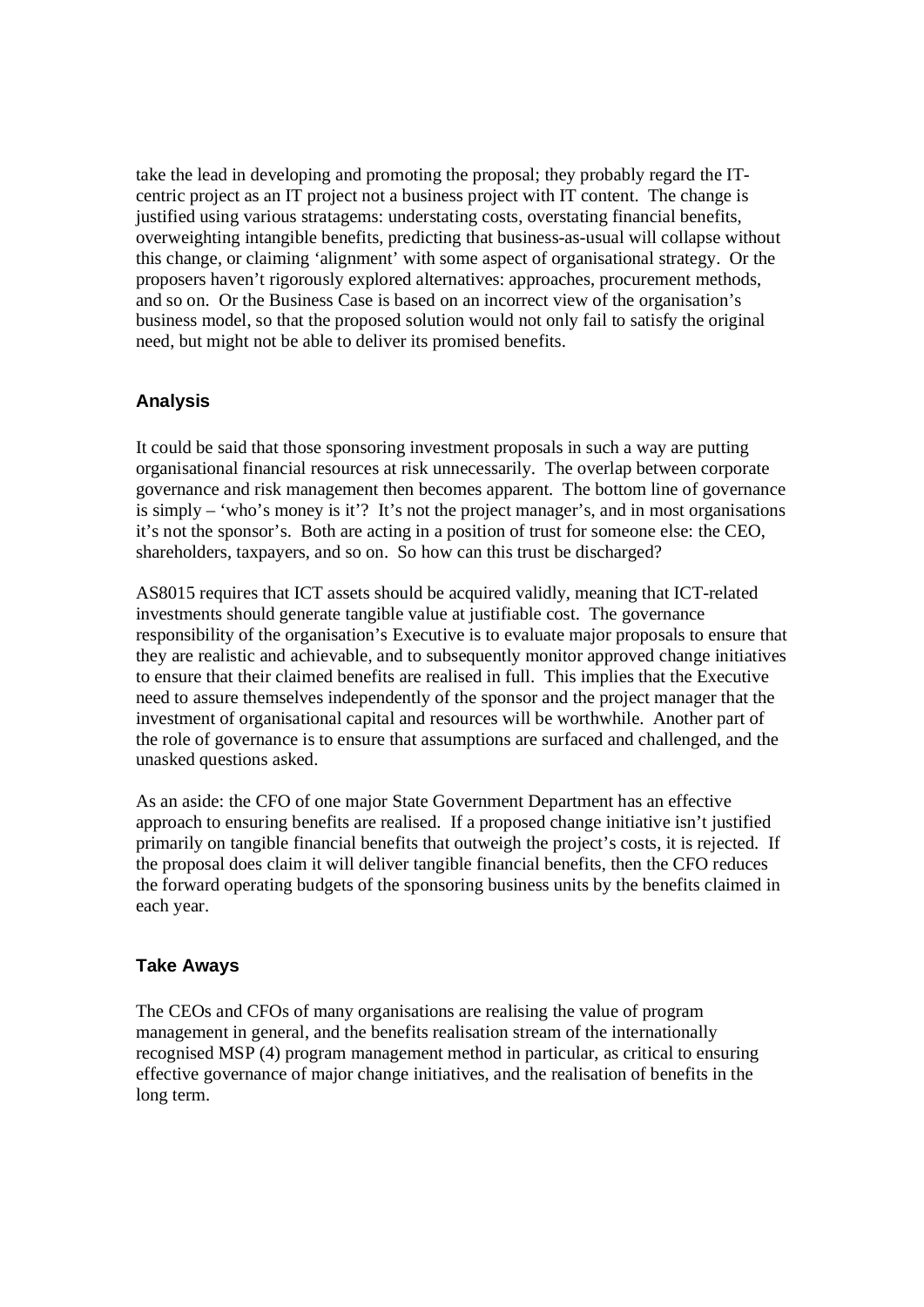Another emerging trend is for program offices to morph into value management offices, meaning that they have an ongoing operational role in ensuring benefits are maintained or improved over the operational life of the assets and capabilities acquired through the original investment in a project.

## *Case 3: Accountability*

## **The Situation**

Back to reality. In this Case, an ICT project had to procure a piece of middleware. The two short-listed candidates were diametrically different. One had an established EDI heritage and the other came from the Web-enabled world. The latter was chosen because the vendor claimed that its product was able to do everything the other product could do, and provide a raft of additional functional advantages. Contracts were signed, development was commenced, but when push came to shove, the product's transaction throughput was so low that its functional candy and many core functions had to be turned off to get satisfactory throughput for a single transaction type.

The project was not cancelled, and the middleware was implemented into the production environment.

### **Analysis**

I would say that an obvious risk was not managed, and while the project's approach could be questioned, at the end of the day, failing to ensure that an obvious risk is addressed is a failure of governance.

One role of governance is to be accountable for major decisions: buy or not buy, proceed or terminate the project to conserve organisational resources. In fact AS8015 says a responsibility of governance is to 'ensure ICT is of the required quality', that it's fit for its full intended purpose. Clearly, there was a failure of governance in this Case.

### **Take Aways**

Governance adage: if you're accountable and you don't KNOW something, or your uncomfortable about something and it matters, pay someone to find out. Rely on your people, and the protection of contracts, but take out insurance.

## *Conclusion*

Governance is about ensuring that the right things are done, then ensuring that they're done right. One benefit of effective governance is that project success, as rated by